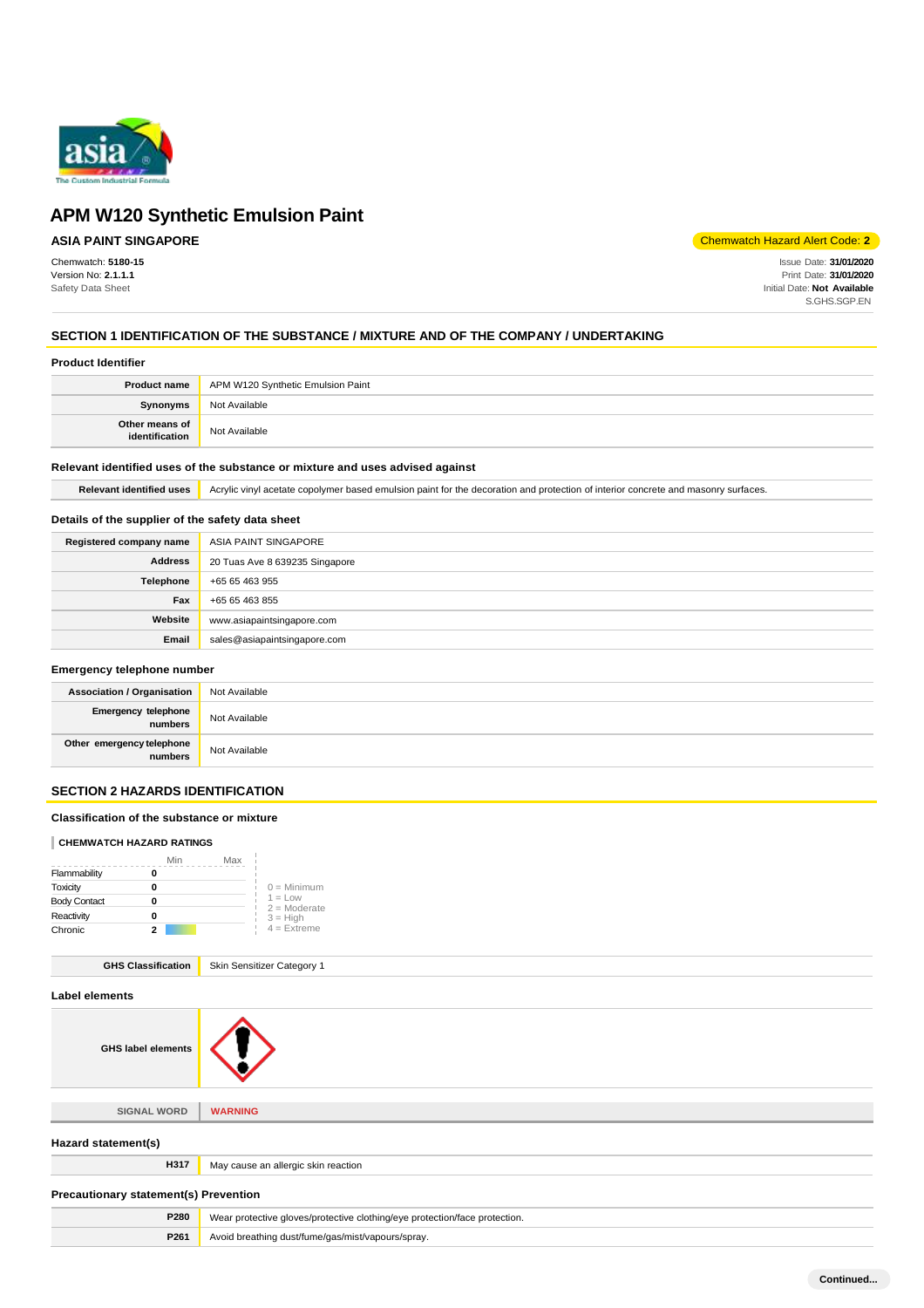**P272** Contaminated work clothing should not be allowed out of the workplace.

#### **Precautionary statement(s) Response**

| P302+P352 | IF ON SKIN: Wash with plenty of water and soap                   |
|-----------|------------------------------------------------------------------|
| P333+P313 | If skin irritation or rash occurs: Get medical advice/attention. |
| P362+P364 | Take off contaminated clothing and wash it before reuse.         |

### **Precautionary statement(s) Storage**

#### **Precautionary statement(s) Disposal**

**P501** Dispose of contents/container to authorised chemical landfill or if organic to high temperature incineration

### **SECTION 3 COMPOSITION / INFORMATION ON INGREDIENTS**

### **Substances**

See section below for composition of Mixtures

### **Mixtures**

| <b>CAS No</b> | %[weight] | <b>Name</b>                                |
|---------------|-----------|--------------------------------------------|
| 2682-20-4     | < 0.05    | 2-methyl-4-isothiazolin-3-one              |
| 55965-84-9    | < 0.05    | isothiazolinones, mixed                    |
|               | balance   | Ingredients determined not to be hazardous |

# **SECTION 4 FIRST AID MEASURES**

#### **Description of first aid measures**

| <b>Eye Contact</b>  | If this product comes in contact with eyes:<br>Wash out immediately with water.<br>If irritation continues, seek medical attention.<br>Removal of contact lenses after an eye injury should only be undertaken by skilled personnel. |
|---------------------|--------------------------------------------------------------------------------------------------------------------------------------------------------------------------------------------------------------------------------------|
| <b>Skin Contact</b> | If skin contact occurs:<br>Immediately remove all contaminated clothing, including footwear.<br>Flush skin and hair with running water (and soap if available).<br>Seek medical attention in event of irritation.                    |
| Inhalation          | If fumes, aerosols or combustion products are inhaled remove from contaminated area.<br>Other measures are usually unnecessary.                                                                                                      |
| Ingestion           | Immediately give a glass of water.<br>First aid is not generally required. If in doubt, contact a Poisons Information Centre or a doctor.                                                                                            |

### **Indication of any immediate medical attention and special treatment needed**

Treat symptomatically.

for diuron:

- Symptomatic and supportive action is indicated.
- Methaemoglobinaemia is possible
- if compound is hydrolysed in vivo to aniline.
- Methaemoglobinaemia causes cyanosis. Reversion of methaemoglobin to haemoglobin is spontaneous after removal from exposure, so moderate degrees of cyanosis need be treated only by
- supportive measures such as bed rest and oxygen inhalation.
- Thorough cleansing of the entire contaminated area of the body, including the scalp and nails is of the utmost importance.

# **SECTION 5 FIREFIGHTING MEASURES**

| <b>Extinguishing media</b>  |                                                                                                                                                                                                                                                                                                                                                                                                                                                                                                                                   |  |
|-----------------------------|-----------------------------------------------------------------------------------------------------------------------------------------------------------------------------------------------------------------------------------------------------------------------------------------------------------------------------------------------------------------------------------------------------------------------------------------------------------------------------------------------------------------------------------|--|
|                             | The product contains a substantial proportion of water, therefore there are no restrictions on the type of extinguishing media which may be used. Choice of<br>extinguishing media should take into account surrounding areas.<br>Though the material is non-combustible, evaporation of water from the mixture, caused by the heat of nearby fire, may produce floating layers of combustible<br>substances.<br>In such an event consider:<br>$\blacktriangleright$ foam.<br>▶ dry chemical powder.<br>$\bullet$ carbon dioxide. |  |
|                             | Special hazards arising from the substrate or mixture                                                                                                                                                                                                                                                                                                                                                                                                                                                                             |  |
| <b>Fire Incompatibility</b> | None known.                                                                                                                                                                                                                                                                                                                                                                                                                                                                                                                       |  |

| <b>Advice for firefighters</b> |  |  |  |
|--------------------------------|--|--|--|
|--------------------------------|--|--|--|

**Fire Fighting** Alert Fire Brigade and tell them location and nature of hazard. Wear breathing apparatus plus protective gloves in the event of a fire. Prevent, by any means available, spillage from entering drains or water courses. Use fire fighting procedures suitable for surrounding area. **DO NOT** approach containers suspected to be hot.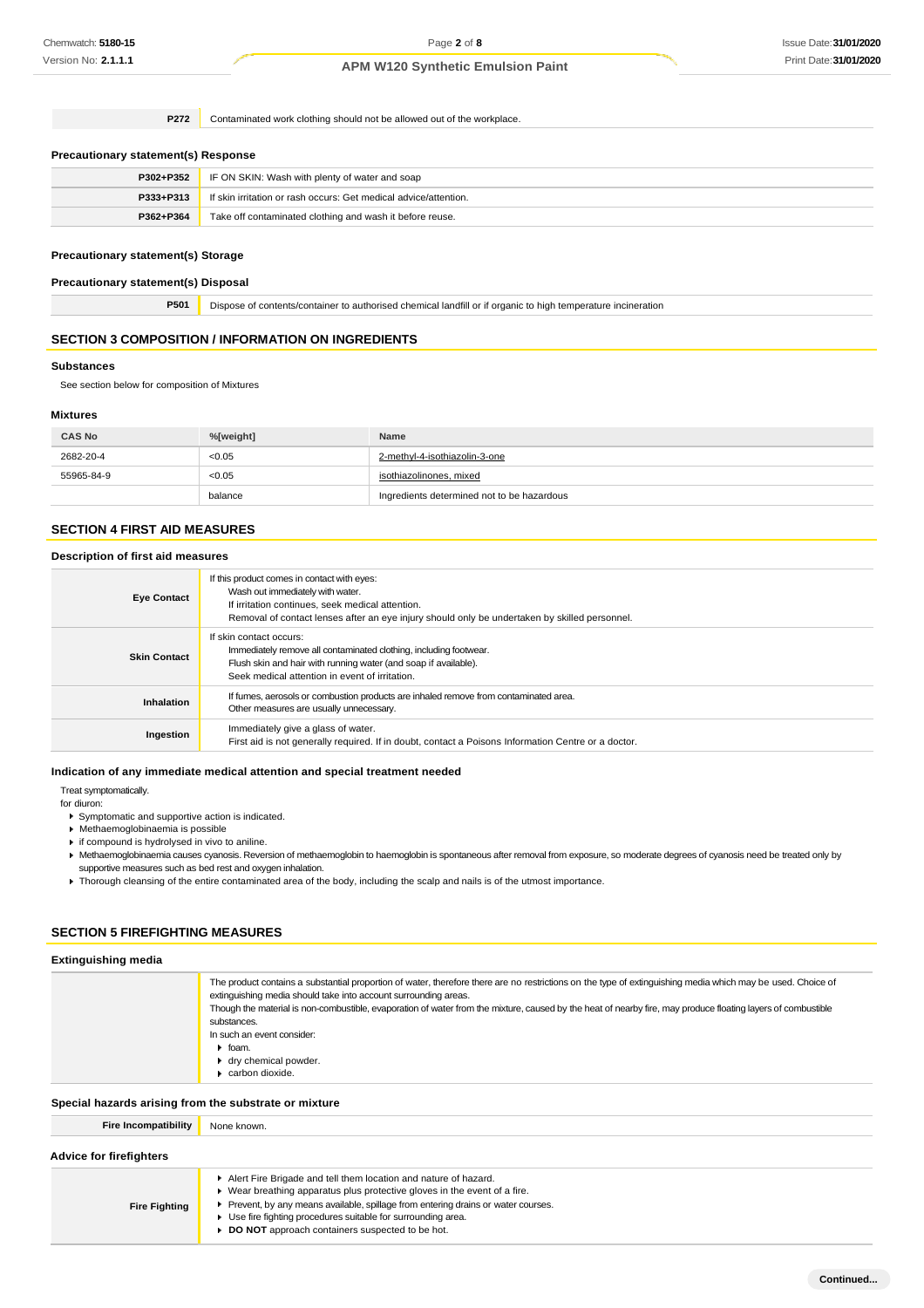|                              | Cool fire exposed containers with water spray from a protected location.<br>If safe to do so, remove containers from path of fire.<br>Equipment should be thoroughly decontaminated after use.                                                                                                                                                                                                                                                                                                                                                                         |
|------------------------------|------------------------------------------------------------------------------------------------------------------------------------------------------------------------------------------------------------------------------------------------------------------------------------------------------------------------------------------------------------------------------------------------------------------------------------------------------------------------------------------------------------------------------------------------------------------------|
| <b>Fire/Explosion Hazard</b> | The material is not readily combustible under normal conditions.<br>However, it will break down under fire conditions and the organic component may burn.<br>Not considered to be a significant fire risk.<br>Heat may cause expansion or decomposition with violent rupture of containers.<br>Decomposes on heating and may produce toxic fumes of carbon monoxide (CO).<br>May emit acrid smoke.<br>Decomposes on heating and produces toxic fumes of carbon dioxide (CO2), other pyrolysis products typical of burning organic materialMay emit corrosive<br>fumes. |

### **SECTION 6 ACCIDENTAL RELEASE MEASURES**

### **Personal precautions, protective equipment and emergency procedures**

| <b>Minor Spills</b> | Clean up all spills immediately.<br>Avoid breathing vapours and contact with skin and eyes.<br>Control personal contact with the substance, by using protective equipment.<br>Contain and absorb spill with sand, earth, inert material or vermiculite.<br>Wipe up.<br>Place in a suitable, labelled container for waste disposal.                                                                                                                                                                                                                                                                                                                                                                                                                                                                                               |
|---------------------|----------------------------------------------------------------------------------------------------------------------------------------------------------------------------------------------------------------------------------------------------------------------------------------------------------------------------------------------------------------------------------------------------------------------------------------------------------------------------------------------------------------------------------------------------------------------------------------------------------------------------------------------------------------------------------------------------------------------------------------------------------------------------------------------------------------------------------|
| <b>Major Spills</b> | Moderate hazard.<br>Clear area of personnel and move upwind.<br>Alert Fire Brigade and tell them location and nature of hazard.<br>Wear breathing apparatus plus protective gloves.<br>Prevent, by any means available, spillage from entering drains or water course.<br>Stop leak if safe to do so.<br>Contain spill with sand, earth or vermiculite.<br>Collect recoverable product into labelled containers for recycling.<br>Neutralise/decontaminate residue (see Section 13 for specific agent).<br>Collect solid residues and seal in labelled drums for disposal.<br>Wash area and prevent runoff into drains.<br>After clean up operations, decontaminate and launder all protective clothing and equipment before storing and re-using.<br>If contamination of drains or waterways occurs, advise emergency services. |
|                     | Personal Protective Equipment advice is contained in Section 8 of the SDS.                                                                                                                                                                                                                                                                                                                                                                                                                                                                                                                                                                                                                                                                                                                                                       |

### **SECTION 7 HANDLING AND STORAGE**

#### **Precautions for safe handling**

| Safe handling     | <b>DO NOT</b> allow clothing wet with material to stay in contact with skin<br>Avoid all personal contact, including inhalation.<br>Wear protective clothing when risk of exposure occurs.<br>Use in a well-ventilated area.<br>Prevent concentration in hollows and sumps.<br>DO NOT enter confined spaces until atmosphere has been checked.<br><b>DO NOT</b> allow material to contact humans, exposed food or food utensils.<br>Avoid contact with incompatible materials.<br>When handling, <b>DO NOT</b> eat, drink or smoke.<br>Keep containers securely sealed when not in use.<br>Avoid physical damage to containers.<br>Always wash hands with soap and water after handling.<br>Work clothes should be laundered separately. Launder contaminated clothing before re-use.<br>Use good occupational work practice.<br>Observe manufacturer's storage and handling recommendations contained within this MSDS.<br>Atmosphere should be regularly checked against established exposure standards to ensure safe working conditions are maintained. |
|-------------------|-------------------------------------------------------------------------------------------------------------------------------------------------------------------------------------------------------------------------------------------------------------------------------------------------------------------------------------------------------------------------------------------------------------------------------------------------------------------------------------------------------------------------------------------------------------------------------------------------------------------------------------------------------------------------------------------------------------------------------------------------------------------------------------------------------------------------------------------------------------------------------------------------------------------------------------------------------------------------------------------------------------------------------------------------------------|
| Other information | Store in original containers.<br>Keep containers securely sealed.<br>Store in a cool, dry, well-ventilated area.<br>Store away from incompatible materials and foodstuff containers.<br>Protect containers against physical damage and check regularly for leaks.<br>Observe manufacturer's storage and handling recommendations contained within this MSDS.                                                                                                                                                                                                                                                                                                                                                                                                                                                                                                                                                                                                                                                                                                |

### **Conditions for safe storage, including any incompatibilities**

| Suitable container      | Polyethylene or polypropylene container.<br>Packing as recommended by manufacturer.<br>Check all containers are clearly labelled and free from leaks. |
|-------------------------|-------------------------------------------------------------------------------------------------------------------------------------------------------|
| Storage incompatibility | None known                                                                                                                                            |

# **SECTION 8 EXPOSURE CONTROLS / PERSONAL PROTECTION**

# **Control parameters**

**OCCUPATIONAL EXPOSURE LIMITS (OEL)** 

**INGREDIENT DATA**

Not Available

**EMERGENCY LIMITS**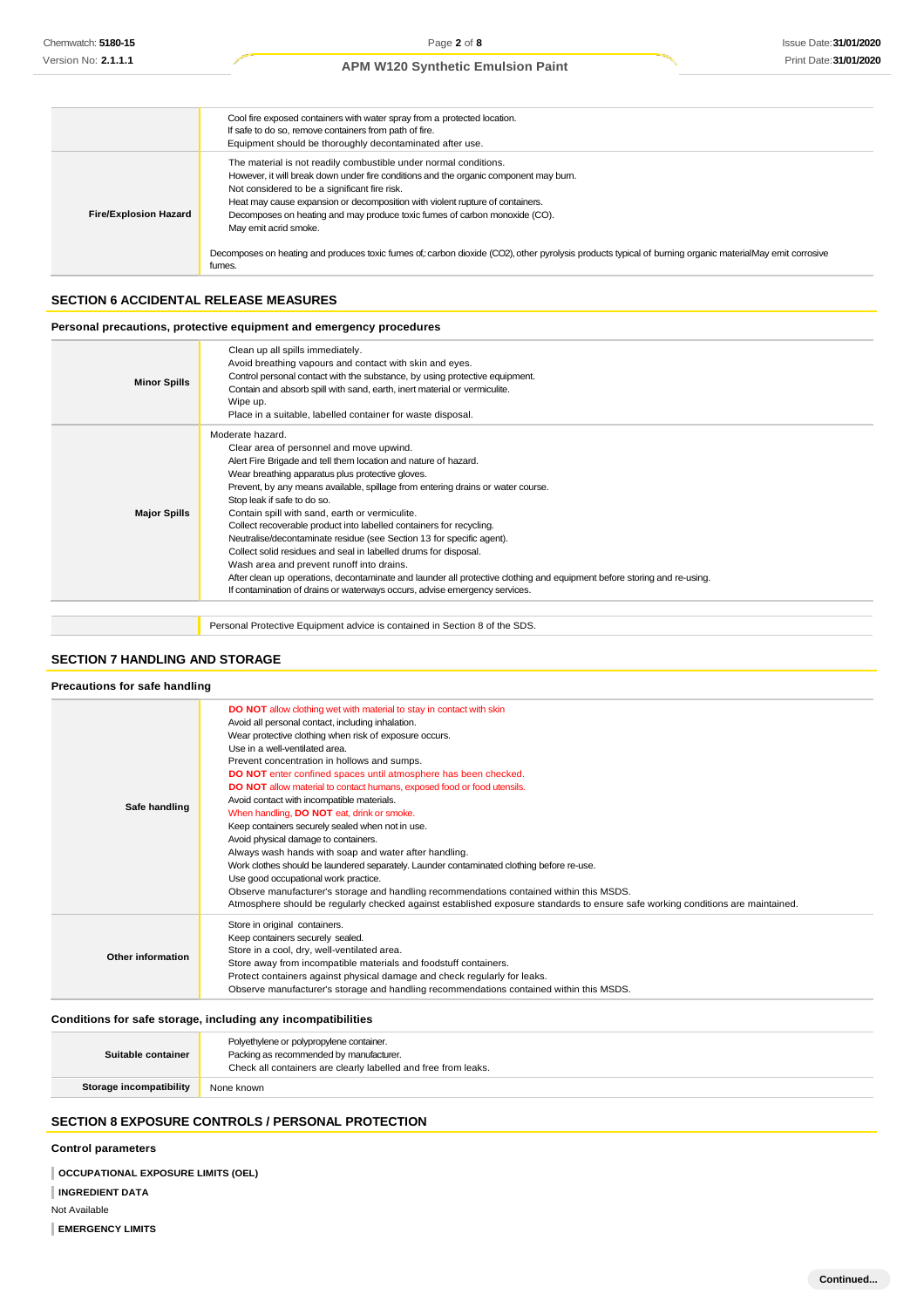| Ingredient                           | <b>Material name</b> | TEEL-1        | TEEL-2              | TEEL-3        |
|--------------------------------------|----------------------|---------------|---------------------|---------------|
| APM W120 Synthetic Emulsion<br>Paint | Not Available        | Not Available | Not Available       | Not Available |
|                                      |                      |               |                     |               |
| Ingredient                           | <b>Original IDLH</b> |               | <b>Revised IDLH</b> |               |
| 2-methyl-4-isothiazolin-3-one        | Not Available        |               | Not Available       |               |
| isothiazolinones, mixed              | Not Available        |               | Not Available       |               |

### **Exposure controls**

| Appropriate engineering<br>controls | Engineering controls are used to remove a hazard or place a barrier between the worker and the hazard. Well-designed engineering controls can be highly<br>effective in protecting workers and will typically be independent of worker interactions to provide this high level of protection.<br>The basic types of engineering controls are:<br>Process controls which involve changing the way a job activity or process is done to reduce the risk.<br>Enclosure and/or isolation of emission source which keeps a selected hazard "physically" away from the worker and ventilation that strategically "adds" and<br>"removes" air in the work environment. Ventilation can remove or dilute an air contaminant if designed properly. The design of a ventilation system must match<br>the particular process and chemical or contaminant in use.<br>Employers may need to use multiple types of controls to prevent employee overexposure.<br>General exhaust is adequate under normal operating conditions. If risk of overexposure exists, wear SAA approved respirator. Correct fit is essential to obtain<br>adequate protection. Provide adequate ventilation in warehouse or closed storage areas. Air contaminants generated in the workplace possess varying<br>"escape" velocities which, in tum, determine the "capture velocities" of fresh circulating air required to effectively remove the contaminant.<br>Type of Contaminant:<br>solvent, vapours, degreasing etc., evaporating from tank (in still air)<br>aerosols, fumes from pouring operations, intermittent container filling, low speed conveyer transfers, welding, spray drift, plating<br>acid fumes, pickling (released at low velocity into zone of active generation)<br>direct spray, spray painting in shallow booths, drum filling, conveyer loading, crusher dusts, gas discharge (active generation into<br>zone of rapid air motion)<br>grinding, abrasive blasting, tumbling, high speed wheel generated dusts (released at high initial velocity into zone of very high rapid<br>air motion).<br>Within each range the appropriate value depends on:<br>Lower end of the range<br>1: Room air currents minimal or favourable to capture<br>2: Contaminants of low toxicity or of nuisance value only<br>3: Intermittent, low production.<br>4: Large hood or large air mass in motion<br>Simple theory shows that air velocity falls rapidly with distance away from the opening of a simple extraction pipe. Velocity generally decreases with the square<br>of distance from the extraction point (in simple cases). Therefore the air speed at the extraction point should be adjusted, accordingly, after reference to<br>distance from the contaminating source. The air velocity at the extraction fan, for example, should be a minimum of 1-2 m/s (200-400 f/min.) for extraction of | Upper end of the range<br>1: Disturbing room air currents<br>2: Contaminants of high toxicity<br>3: High production, heavy use<br>4: Small hood - local control only | Air Speed:<br>$0.25 - 0.5$ m/s (50-100<br>f/min)<br>0.5-1 m/s (100-200<br>f/min.)<br>1-2.5 m/s (200-500<br>f/min)<br>2.5-10 m/s (500-2000<br>f/min.) |
|-------------------------------------|-----------------------------------------------------------------------------------------------------------------------------------------------------------------------------------------------------------------------------------------------------------------------------------------------------------------------------------------------------------------------------------------------------------------------------------------------------------------------------------------------------------------------------------------------------------------------------------------------------------------------------------------------------------------------------------------------------------------------------------------------------------------------------------------------------------------------------------------------------------------------------------------------------------------------------------------------------------------------------------------------------------------------------------------------------------------------------------------------------------------------------------------------------------------------------------------------------------------------------------------------------------------------------------------------------------------------------------------------------------------------------------------------------------------------------------------------------------------------------------------------------------------------------------------------------------------------------------------------------------------------------------------------------------------------------------------------------------------------------------------------------------------------------------------------------------------------------------------------------------------------------------------------------------------------------------------------------------------------------------------------------------------------------------------------------------------------------------------------------------------------------------------------------------------------------------------------------------------------------------------------------------------------------------------------------------------------------------------------------------------------------------------------------------------------------------------------------------------------------------------------------------------------------------------------------------------------------------------------------------------------------------------------------------------------------------------------------------------------------------------------------------------------------------------------------------------------------------------------------------------------------------------|----------------------------------------------------------------------------------------------------------------------------------------------------------------------|------------------------------------------------------------------------------------------------------------------------------------------------------|
| <b>Personal protection</b>          | apparatus, make it essential that theoretical air velocities are multiplied by factors of 10 or more when extraction systems are installed or used.                                                                                                                                                                                                                                                                                                                                                                                                                                                                                                                                                                                                                                                                                                                                                                                                                                                                                                                                                                                                                                                                                                                                                                                                                                                                                                                                                                                                                                                                                                                                                                                                                                                                                                                                                                                                                                                                                                                                                                                                                                                                                                                                                                                                                                                                                                                                                                                                                                                                                                                                                                                                                                                                                                                                     |                                                                                                                                                                      |                                                                                                                                                      |
| Eye and face protection             | Safety glasses with side shields.<br>Chemical goggles.<br>▶ Contact lenses may pose a special hazard; soft contact lenses may absorb and concentrate irritants. A written policy document, describing the wearing of<br>lenses or restrictions on use, should be created for each workplace or task. This should include a review of lens absorption and adsorption for the class of<br>chemicals in use and an account of injury experience. Medical and first-aid personnel should be trained in their removal and suitable equipment should be<br>readily available. In the event of chemical exposure, begin eye irrigation immediately and remove contact lens as soon as practicable. Lens should be removed<br>at the first signs of eye redness or irritation - lens should be removed in a clean environment only after workers have washed hands thoroughly. [CDC NIOSH<br>Current Intelligence Bulletin 59], [AS/NZS 1336 or national equivalent]                                                                                                                                                                                                                                                                                                                                                                                                                                                                                                                                                                                                                                                                                                                                                                                                                                                                                                                                                                                                                                                                                                                                                                                                                                                                                                                                                                                                                                                                                                                                                                                                                                                                                                                                                                                                                                                                                                                            |                                                                                                                                                                      |                                                                                                                                                      |
| <b>Skin protection</b>              | See Hand protection below                                                                                                                                                                                                                                                                                                                                                                                                                                                                                                                                                                                                                                                                                                                                                                                                                                                                                                                                                                                                                                                                                                                                                                                                                                                                                                                                                                                                                                                                                                                                                                                                                                                                                                                                                                                                                                                                                                                                                                                                                                                                                                                                                                                                                                                                                                                                                                                                                                                                                                                                                                                                                                                                                                                                                                                                                                                               |                                                                                                                                                                      |                                                                                                                                                      |
| Hands/feet protection               | ▶ Wear chemical protective gloves, e.g. PVC.<br>▶ Wear safety footwear or safety gumboots, e.g. Rubber<br><b>NOTE:</b><br>The material may produce skin sensitisation in predisposed individuals. Care must be taken, when removing gloves and other protective equipment, to avoid<br>all possible skin contact.<br>► Contaminated leather items, such as shoes, belts and watch-bands should be removed and destroyed.<br>The selection of suitable gloves does not only depend on the material, but also on further marks of quality which vary from manufacturer to manufacturer. Where<br>the chemical is a preparation of several substances, the resistance of the glove material can not be calculated in advance and has therefore to be checked prior<br>to the application.<br>The exact break through time for substances has to be obtained from the manufacturer of the protective gloves and.has to be observed when making a final<br>choice.<br>Suitability and durability of glove type is dependent on usage. Important factors in the selection of gloves include:<br>$\blacktriangleright$ frequency and duration of contact,<br>chemical resistance of glove material,<br>glove thickness and<br>$\bullet$ dexterity<br>Select gloves tested to a relevant standard (e.g. Europe EN 374, US F739, AS/NZS 2161.1 or national equivalent).                                                                                                                                                                                                                                                                                                                                                                                                                                                                                                                                                                                                                                                                                                                                                                                                                                                                                                                                                                                                                                                                                                                                                                                                                                                                                                                                                                                                                                                                                                                          |                                                                                                                                                                      |                                                                                                                                                      |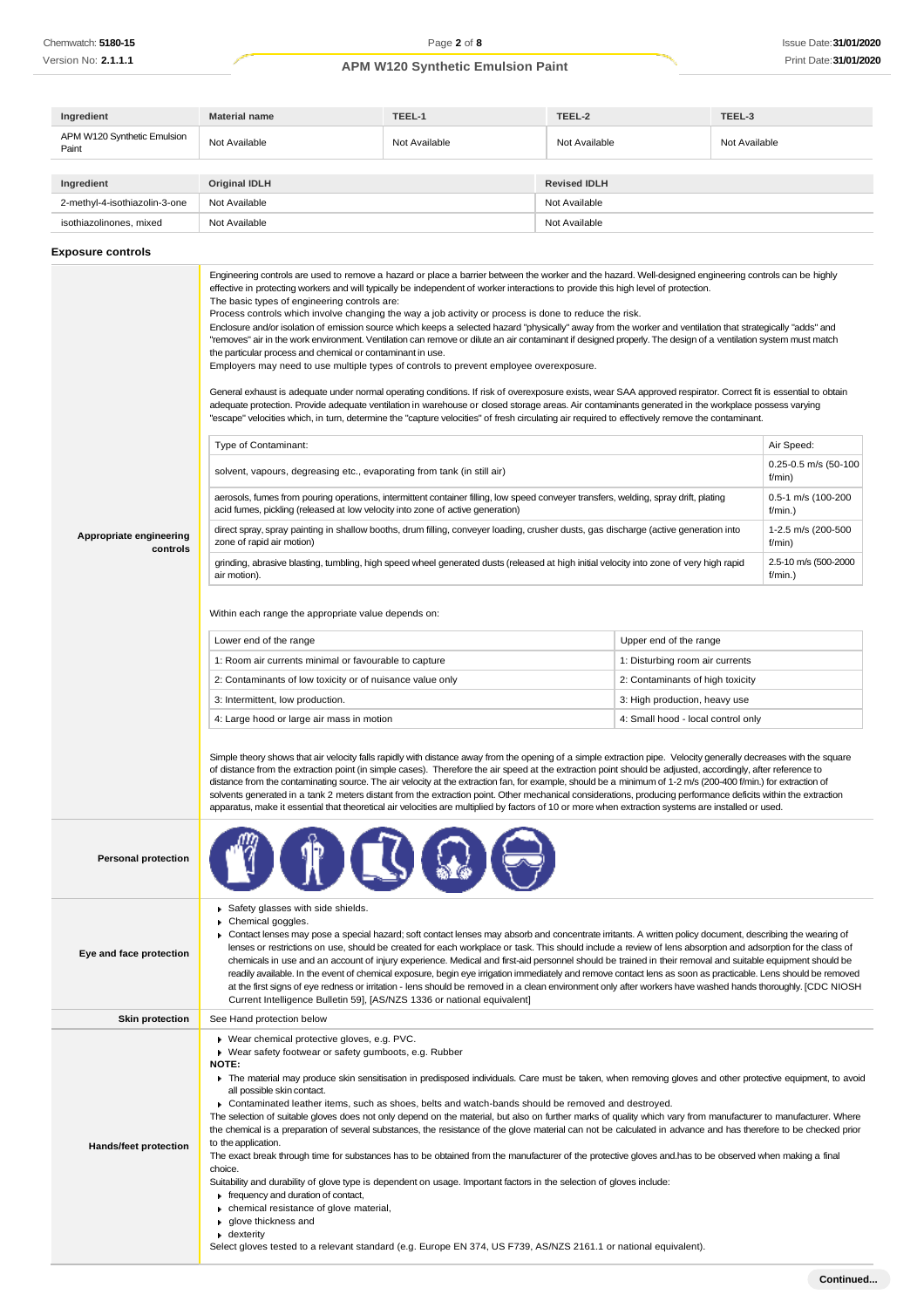|                        | When prolonged or frequently repeated contact may occur, a glove with a protection class of 5 or higher (breakthrough time greater than 240 minutes<br>according to EN 374, AS/NZS 2161.10.1 or national equivalent) is recommended.<br>When only brief contact is expected, a glove with a protection class of 3 or higher (breakthrough time greater than 60 minutes according to EN 374, AS/NZS<br>2161.10.1 or national equivalent) is recommended.<br>Some glove polymer types are less affected by movement and this should be taken into account when considering gloves for long-term use.<br>Contaminated gloves should be replaced.<br>Gloves must only be wom on clean hands. After using gloves, hands should be washed and dried thoroughly. Application of a non-perfumed moisturiser is<br>recommended. |
|------------------------|------------------------------------------------------------------------------------------------------------------------------------------------------------------------------------------------------------------------------------------------------------------------------------------------------------------------------------------------------------------------------------------------------------------------------------------------------------------------------------------------------------------------------------------------------------------------------------------------------------------------------------------------------------------------------------------------------------------------------------------------------------------------------------------------------------------------|
| <b>Body protection</b> | See Other protection below                                                                                                                                                                                                                                                                                                                                                                                                                                                                                                                                                                                                                                                                                                                                                                                             |
| Other protection       | Overalls.<br>P.V.C. apron.<br>Barrier cream.<br>Skin cleansing cream.<br>Eye wash unit.                                                                                                                                                                                                                                                                                                                                                                                                                                                                                                                                                                                                                                                                                                                                |
| <b>Thermal hazards</b> | Not Available                                                                                                                                                                                                                                                                                                                                                                                                                                                                                                                                                                                                                                                                                                                                                                                                          |

### **Recommended material(s)**

**GLOVE SELECTION INDEX**

Glove selection is based on a modified presentation of the: *"***Forsberg Clothing Performance Index".** The effect(s) of the following substance(s) are taken into account in the *computergenerated* selection: APM W120 Synthetic Emulsion Paint Not Available

**Material CPI**

\* CPI - Chemwatch Performance Index

A: Best Selection

B: Satisfactory; may degrade after 4 hours continuous immersion

C: Poor to Dangerous Choice for other than short term immersion

**NOTE**: As a series of factors will influence the actual performance of the glove, a final selection must be based on detailed observation. -

\* Where the glove is to be used on a short term, casual or infrequent basis, factors such as "feel" or convenience (e.g. disposability), may dictate a choice of gloves which might otherwise be unsuitable following long-term or frequent use. A qualified practitioner should be consulted.

#### **Respiratory protection**

Type AK-P Filter of sufficient capacity. (AS/NZS 1716 & 1715, EN 143:2000 & 149:2001, ANSI Z88 or national equivalent)

Where the concentration of gas/particulates in the breathing zone, approaches or exceeds the "Exposure Standard" (or ES), respiratory protection is required.

Degree of protection varies with both face-piece and Class of filter; the nature of protection varies with Type of filter.

| <b>Required Minimum</b><br><b>Protection Factor</b> | Half-Face<br>Respirator | <b>Full-Face</b><br>Respirator     | <b>Powered Air</b><br>Respirator        |
|-----------------------------------------------------|-------------------------|------------------------------------|-----------------------------------------|
| up to $10 \times ES$                                | AK-AUS P2               |                                    | AK-PAPR-AUS /<br>Class 1 P <sub>2</sub> |
| up to $50 \times ES$                                | ٠                       | AK-AUS / Class<br>1 P <sub>2</sub> | ٠                                       |
| up to $100 \times ES$                               | ٠                       | AK-2 P2                            | AK-PAPR-2 P2 ^                          |

^ - Full-face

A(All classes) = Organic vapours, B AUS or B1 = Acid gasses, B2 = Acid gas or hydrogen cyanide(HCN), B3 = Acid gas or hydrogen cyanide(HCN), E = Sulfur dioxide(SO2), G = Agricultural chemicals,  $K =$  Ammonia(NH3), Hg = Mercury, NO = Oxides of nitrogen, MB = Methyl bromide, AX = Low boiling point organic compounds(below 65 degC)

## **SECTION 9 PHYSICAL AND CHEMICAL PROPERTIES**

#### **Information on basic physical and chemical properties**

| Appearance                                      | Coloured liquid; mixes with water. |                                                   |                |
|-------------------------------------------------|------------------------------------|---------------------------------------------------|----------------|
|                                                 |                                    |                                                   |                |
| <b>Physical state</b>                           | Liquid                             | Relative density (Water = 1)                      | 1.25-1.46      |
| Odour                                           | Not Available                      | <b>Partition coefficient</b><br>n-octanol / water | Not Available  |
| <b>Odour threshold</b>                          | Not Available                      | Auto-ignition temperature<br>$(^{\circ}C)$        | Not Applicable |
| pH (as supplied)                                | Not Available                      | Decomposition<br>temperature                      | Not Available  |
| Melting point / freezing<br>point (°C)          | Not Available                      | <b>Viscosity (cSt)</b>                            | $~105$ KU      |
| Initial boiling point and<br>boiling range (°C) | Not Available                      | Molecular weight (g/mol)                          | Not Applicable |
| Flash point (°C)                                | Not Applicable                     | <b>Taste</b>                                      | Not Available  |
| <b>Evaporation rate</b>                         | Not Available                      | <b>Explosive properties</b>                       | Not Available  |
| Flammability                                    | Not Applicable                     | <b>Oxidising properties</b>                       | Not Available  |
| Upper Explosive Limit (%)                       | Not Applicable                     | Surface Tension (dyn/cm or<br>$mN/m$ )            | Not Available  |
| Lower Explosive Limit (%)                       | Not Applicable                     | <b>Volatile Component (%vol)</b>                  | < 0.5          |
| Vapour pressure (kPa)                           | Not Available                      | Gas group                                         | Not Available  |
| Solubility in water (g/L)                       | Miscible                           | pH as a solution (1%)                             | Not Available  |
| Vapour density (Air = $1$ )                     | Not Available                      | VOC g/L                                           | Not Available  |

# **SECTION 10 STABILITY AND REACTIVITY**

| Reactivity                | See section 7                                                                                                                    |
|---------------------------|----------------------------------------------------------------------------------------------------------------------------------|
| <b>Chemical stability</b> | Unstable in the presence of incompatible materials.<br>Product is considered stable.<br>Hazardous polymerisation will not occur. |
|                           |                                                                                                                                  |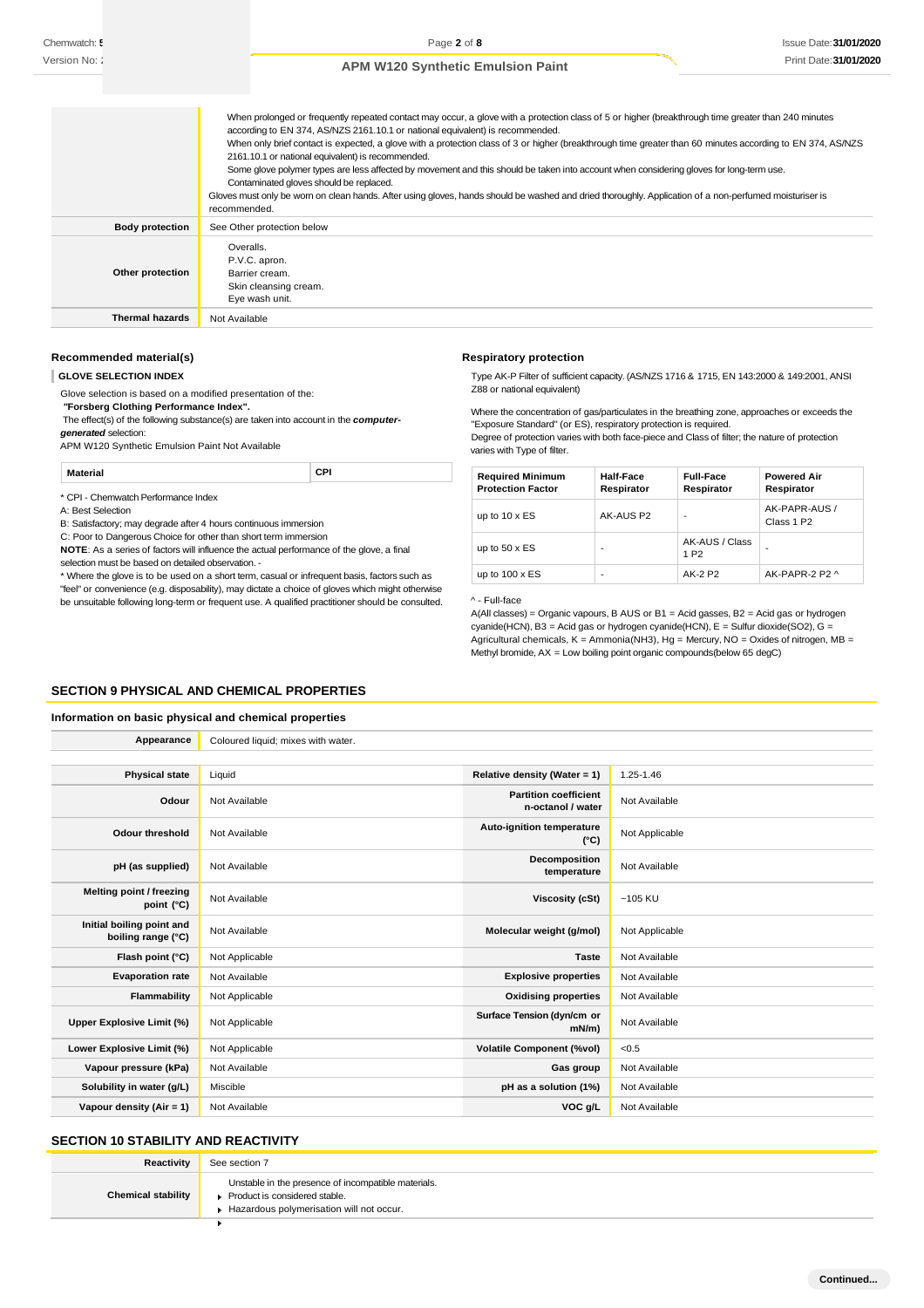| Possibility of hazardous<br>reactions              | See section 7                                                                                                                                                                                                                                                                                                                                                                                                                                                                                                                                                                                                                                                                                                                                                                                                                                                                                                                                                                                                                                                                                                                                                                                                                                                                                                                                                                                                                                                                                                                                                                                                                                                                                                                                                                                                                                                                                                                                                                                                                                                                                                                                                                                                                                                                                                                                                                                                                                                                                                                                                                                                                                                                                                                                                                                                                                                                                                                                                                                                                                                                        |                                    |  |
|----------------------------------------------------|--------------------------------------------------------------------------------------------------------------------------------------------------------------------------------------------------------------------------------------------------------------------------------------------------------------------------------------------------------------------------------------------------------------------------------------------------------------------------------------------------------------------------------------------------------------------------------------------------------------------------------------------------------------------------------------------------------------------------------------------------------------------------------------------------------------------------------------------------------------------------------------------------------------------------------------------------------------------------------------------------------------------------------------------------------------------------------------------------------------------------------------------------------------------------------------------------------------------------------------------------------------------------------------------------------------------------------------------------------------------------------------------------------------------------------------------------------------------------------------------------------------------------------------------------------------------------------------------------------------------------------------------------------------------------------------------------------------------------------------------------------------------------------------------------------------------------------------------------------------------------------------------------------------------------------------------------------------------------------------------------------------------------------------------------------------------------------------------------------------------------------------------------------------------------------------------------------------------------------------------------------------------------------------------------------------------------------------------------------------------------------------------------------------------------------------------------------------------------------------------------------------------------------------------------------------------------------------------------------------------------------------------------------------------------------------------------------------------------------------------------------------------------------------------------------------------------------------------------------------------------------------------------------------------------------------------------------------------------------------------------------------------------------------------------------------------------------------|------------------------------------|--|
| <b>Conditions to avoid</b>                         | See section 7                                                                                                                                                                                                                                                                                                                                                                                                                                                                                                                                                                                                                                                                                                                                                                                                                                                                                                                                                                                                                                                                                                                                                                                                                                                                                                                                                                                                                                                                                                                                                                                                                                                                                                                                                                                                                                                                                                                                                                                                                                                                                                                                                                                                                                                                                                                                                                                                                                                                                                                                                                                                                                                                                                                                                                                                                                                                                                                                                                                                                                                                        |                                    |  |
| Incompatible materials                             | See section 7                                                                                                                                                                                                                                                                                                                                                                                                                                                                                                                                                                                                                                                                                                                                                                                                                                                                                                                                                                                                                                                                                                                                                                                                                                                                                                                                                                                                                                                                                                                                                                                                                                                                                                                                                                                                                                                                                                                                                                                                                                                                                                                                                                                                                                                                                                                                                                                                                                                                                                                                                                                                                                                                                                                                                                                                                                                                                                                                                                                                                                                                        |                                    |  |
| <b>Hazardous decomposition</b><br>products         | See section 5                                                                                                                                                                                                                                                                                                                                                                                                                                                                                                                                                                                                                                                                                                                                                                                                                                                                                                                                                                                                                                                                                                                                                                                                                                                                                                                                                                                                                                                                                                                                                                                                                                                                                                                                                                                                                                                                                                                                                                                                                                                                                                                                                                                                                                                                                                                                                                                                                                                                                                                                                                                                                                                                                                                                                                                                                                                                                                                                                                                                                                                                        |                                    |  |
| <b>SECTION 11 TOXICOLOGICAL INFORMATION</b>        |                                                                                                                                                                                                                                                                                                                                                                                                                                                                                                                                                                                                                                                                                                                                                                                                                                                                                                                                                                                                                                                                                                                                                                                                                                                                                                                                                                                                                                                                                                                                                                                                                                                                                                                                                                                                                                                                                                                                                                                                                                                                                                                                                                                                                                                                                                                                                                                                                                                                                                                                                                                                                                                                                                                                                                                                                                                                                                                                                                                                                                                                                      |                                    |  |
| Information on toxicological effects               |                                                                                                                                                                                                                                                                                                                                                                                                                                                                                                                                                                                                                                                                                                                                                                                                                                                                                                                                                                                                                                                                                                                                                                                                                                                                                                                                                                                                                                                                                                                                                                                                                                                                                                                                                                                                                                                                                                                                                                                                                                                                                                                                                                                                                                                                                                                                                                                                                                                                                                                                                                                                                                                                                                                                                                                                                                                                                                                                                                                                                                                                                      |                                    |  |
| Inhaled                                            | The material is not thought to produce adverse health effects or irritation of the respiratory tract (as classified by EC Directives using animal models).<br>Nevertheless, good hygiene practice requires that exposure be kept to a minimum and that suitable control measures be used in an occupational setting.                                                                                                                                                                                                                                                                                                                                                                                                                                                                                                                                                                                                                                                                                                                                                                                                                                                                                                                                                                                                                                                                                                                                                                                                                                                                                                                                                                                                                                                                                                                                                                                                                                                                                                                                                                                                                                                                                                                                                                                                                                                                                                                                                                                                                                                                                                                                                                                                                                                                                                                                                                                                                                                                                                                                                                 |                                    |  |
| Ingestion                                          | The material has NOT been classified by EC Directives or other classification systems as "harmful by ingestion". This is because of the lack of corroborating<br>animal or human evidence.                                                                                                                                                                                                                                                                                                                                                                                                                                                                                                                                                                                                                                                                                                                                                                                                                                                                                                                                                                                                                                                                                                                                                                                                                                                                                                                                                                                                                                                                                                                                                                                                                                                                                                                                                                                                                                                                                                                                                                                                                                                                                                                                                                                                                                                                                                                                                                                                                                                                                                                                                                                                                                                                                                                                                                                                                                                                                           |                                    |  |
| <b>Skin Contact</b>                                | The material is not thought to produce adverse health effects or skin irritation following contact (as classified by EC Directives using animal models).<br>Nevertheless, good hygiene practice requires that exposure be kept to a minimum and that suitable gloves be used in an occupational setting.                                                                                                                                                                                                                                                                                                                                                                                                                                                                                                                                                                                                                                                                                                                                                                                                                                                                                                                                                                                                                                                                                                                                                                                                                                                                                                                                                                                                                                                                                                                                                                                                                                                                                                                                                                                                                                                                                                                                                                                                                                                                                                                                                                                                                                                                                                                                                                                                                                                                                                                                                                                                                                                                                                                                                                             |                                    |  |
| Eye                                                | Although the liquid is not thought to be an irritant (as classified by EC Directives), direct contact with the eye may produce transient discomfort characterised<br>by tearing or conjunctival redness (as with windburn).                                                                                                                                                                                                                                                                                                                                                                                                                                                                                                                                                                                                                                                                                                                                                                                                                                                                                                                                                                                                                                                                                                                                                                                                                                                                                                                                                                                                                                                                                                                                                                                                                                                                                                                                                                                                                                                                                                                                                                                                                                                                                                                                                                                                                                                                                                                                                                                                                                                                                                                                                                                                                                                                                                                                                                                                                                                          |                                    |  |
| Chronic                                            | Skin contact with the material is more likely to cause a sensitisation reaction in some persons compared to the general population.<br>As with any chemical product, contact with unprotected bare skin; inhalation of vapour, mist or dust in work place atmosphere; or ingestion in any form, should be<br>avoided by observing good occupational work practice.                                                                                                                                                                                                                                                                                                                                                                                                                                                                                                                                                                                                                                                                                                                                                                                                                                                                                                                                                                                                                                                                                                                                                                                                                                                                                                                                                                                                                                                                                                                                                                                                                                                                                                                                                                                                                                                                                                                                                                                                                                                                                                                                                                                                                                                                                                                                                                                                                                                                                                                                                                                                                                                                                                                   |                                    |  |
|                                                    |                                                                                                                                                                                                                                                                                                                                                                                                                                                                                                                                                                                                                                                                                                                                                                                                                                                                                                                                                                                                                                                                                                                                                                                                                                                                                                                                                                                                                                                                                                                                                                                                                                                                                                                                                                                                                                                                                                                                                                                                                                                                                                                                                                                                                                                                                                                                                                                                                                                                                                                                                                                                                                                                                                                                                                                                                                                                                                                                                                                                                                                                                      |                                    |  |
| <b>APM W120 Synthetic</b><br><b>Emulsion Paint</b> | <b>TOXICITY</b><br>Not Available                                                                                                                                                                                                                                                                                                                                                                                                                                                                                                                                                                                                                                                                                                                                                                                                                                                                                                                                                                                                                                                                                                                                                                                                                                                                                                                                                                                                                                                                                                                                                                                                                                                                                                                                                                                                                                                                                                                                                                                                                                                                                                                                                                                                                                                                                                                                                                                                                                                                                                                                                                                                                                                                                                                                                                                                                                                                                                                                                                                                                                                     | <b>IRRITATION</b><br>Not Available |  |
| 2-methyl-                                          | <b>TOXICITY</b>                                                                                                                                                                                                                                                                                                                                                                                                                                                                                                                                                                                                                                                                                                                                                                                                                                                                                                                                                                                                                                                                                                                                                                                                                                                                                                                                                                                                                                                                                                                                                                                                                                                                                                                                                                                                                                                                                                                                                                                                                                                                                                                                                                                                                                                                                                                                                                                                                                                                                                                                                                                                                                                                                                                                                                                                                                                                                                                                                                                                                                                                      | <b>IRRITATION</b>                  |  |
| 4-isothiazolin-3-one                               | Not Available                                                                                                                                                                                                                                                                                                                                                                                                                                                                                                                                                                                                                                                                                                                                                                                                                                                                                                                                                                                                                                                                                                                                                                                                                                                                                                                                                                                                                                                                                                                                                                                                                                                                                                                                                                                                                                                                                                                                                                                                                                                                                                                                                                                                                                                                                                                                                                                                                                                                                                                                                                                                                                                                                                                                                                                                                                                                                                                                                                                                                                                                        | Not Available                      |  |
|                                                    | <b>TOXICITY</b>                                                                                                                                                                                                                                                                                                                                                                                                                                                                                                                                                                                                                                                                                                                                                                                                                                                                                                                                                                                                                                                                                                                                                                                                                                                                                                                                                                                                                                                                                                                                                                                                                                                                                                                                                                                                                                                                                                                                                                                                                                                                                                                                                                                                                                                                                                                                                                                                                                                                                                                                                                                                                                                                                                                                                                                                                                                                                                                                                                                                                                                                      | <b>IRRITATION</b>                  |  |
| isothiazolinones, mixed                            | Oral (rat) LD50: 53 mg/kgd <sup>[2]</sup>                                                                                                                                                                                                                                                                                                                                                                                                                                                                                                                                                                                                                                                                                                                                                                                                                                                                                                                                                                                                                                                                                                                                                                                                                                                                                                                                                                                                                                                                                                                                                                                                                                                                                                                                                                                                                                                                                                                                                                                                                                                                                                                                                                                                                                                                                                                                                                                                                                                                                                                                                                                                                                                                                                                                                                                                                                                                                                                                                                                                                                            | Nil reported                       |  |
| Legend:                                            | 1. Value obtained from Europe ECHA Registered Substances - Acute toxicity 2.* Value obtained from manufacturer's SDS. Unless otherwise specified data<br>extracted from RTECS - Register of Toxic Effect of chemical Substances                                                                                                                                                                                                                                                                                                                                                                                                                                                                                                                                                                                                                                                                                                                                                                                                                                                                                                                                                                                                                                                                                                                                                                                                                                                                                                                                                                                                                                                                                                                                                                                                                                                                                                                                                                                                                                                                                                                                                                                                                                                                                                                                                                                                                                                                                                                                                                                                                                                                                                                                                                                                                                                                                                                                                                                                                                                      |                                    |  |
| 2-METHYL-<br>4-ISOTHIAZOLIN-3-ONE                  | The following information refers to contact allergens as a group and may not be specific to this product.<br>Contact allergies quickly manifest themselves as contact eczema, more rarely as urticaria or Quincke's oedema. The pathogenesis of contact eczema<br>involves a cell-mediated (T lymphocytes) immune reaction of the delayed type. Other allergic skin reactions, e.g. contact urticaria, involve antibody-<br>mediated immune reactions. The significance of the contact allergen is not simply determined by its sensitisation potential: the distribution of the substance<br>and the opportunities for contact with it are equally important. A weakly sensitising substance which is widely distributed can be a more important allergen<br>than one with stronger sensitising potential with which few individuals come into contact. From a clinical point of view, substances are noteworthy if they<br>produce an allergic test reaction in more than 1% of the persons tested.<br>Asthma-like symptoms may continue for months or even years after exposure to the material ceases. This may be due to a non-allergenic condition known<br>as reactive airways dysfunction syndrome (RADS) which can occur following exposure to high levels of highly irritating compound. Key criteria for the<br>diagnosis of RADS include the absence of preceding respiratory disease, in a non-atopic individual, with abrupt onset of persistent asthma-like symptoms<br>within minutes to hours of a documented exposure to the irritant. A reversible airflow pattern, on spirometry, with the presence of moderate to severe<br>bronchial hyperreactivity on methacholine challenge testing and the lack of minimal lymphocytic inflammation, without eosinophilia, have also been included<br>in the criteria for diagnosis of RADS. RADS (or asthma) following an irritating inhalation is an infrequent disorder with rates related to the concentration<br>of and duration of exposure to the irritating substance. Industrial bronchitis, on the other hand, is a disorder that occurs as result of exposure due to high<br>concentrations of irritating substance (often particulate in nature) and is completely reversible after exposure ceases. The disorder is characterised by<br>dyspnea, cough and mucus production.<br>No significant acute toxicological data identified in literature search.<br>The material may be irritating to the eye, with prolonged contact causing inflammation. Repeated or prolonged exposure to irritants may produce<br>conjunctivitis.<br>The material may cause skin irritation after prolonged or repeated exposure and may produce on contact skin redness, swelling, the production of vesicles,<br>scaling and thickening of the skin.<br>NOTE: Substance has been shown to be mutagenic in at least one assay, or belongs to a family of chemicals producing damage or change to cellular<br>DNA.<br>Considered to be a minor sensitiser in Kathon CG (1) (1). Bruze etal - Contact Dermatitis 20: 219-39, 1989 |                                    |  |

**ISOTHIAZOLINONES, MIXED** The following information refers to contact allergens as a group and may not be specific to this product. Contact allergies quickly manifest themselves as contact eczema, more rarely as urticaria or Quincke's oedema. The pathogenesis of contact eczema involves a cell-mediated (T lymphocytes) immune reaction of the delayed type. Other allergic skin reactions, e.g. contact urticaria, involve antibodymediated immune reactions. The significance of the contact allergen is not simply determined by its sensitisation potential: the distribution of the substance and the opportunities for contact with it are equally important. A weakly sensitising substance which is widely distributed can be a more important allergen than one with stronger sensitising potential with which few individuals come into contact. From a clinical point of view, substances are noteworthy if they produce an allergic test reaction in more than 1% of the persons tested. No significant acute toxicological data identified in literature search. The material may be irritating to the eye, with prolonged contact causing inflammation. Repeated or prolonged exposure to irritants may produce conjunctivitis.

The material may cause skin irritation after prolonged or repeated exposure and may produce on contact skin redness, swelling, the production of vesicles, scaling and thickening of the skin.

Asthma-like symptoms may continue for months or even years after exposure to the material ceases. This may be due to a non-allergenic condition known as reactive airways dysfunction syndrome (RADS) which can occur following exposure to high levels of highly irritating compound. Key criteria for the diagnosis of RADS include the absence of preceding respiratory disease, in a non-atopic individual, with abrupt onset of persistent asthma-like symptoms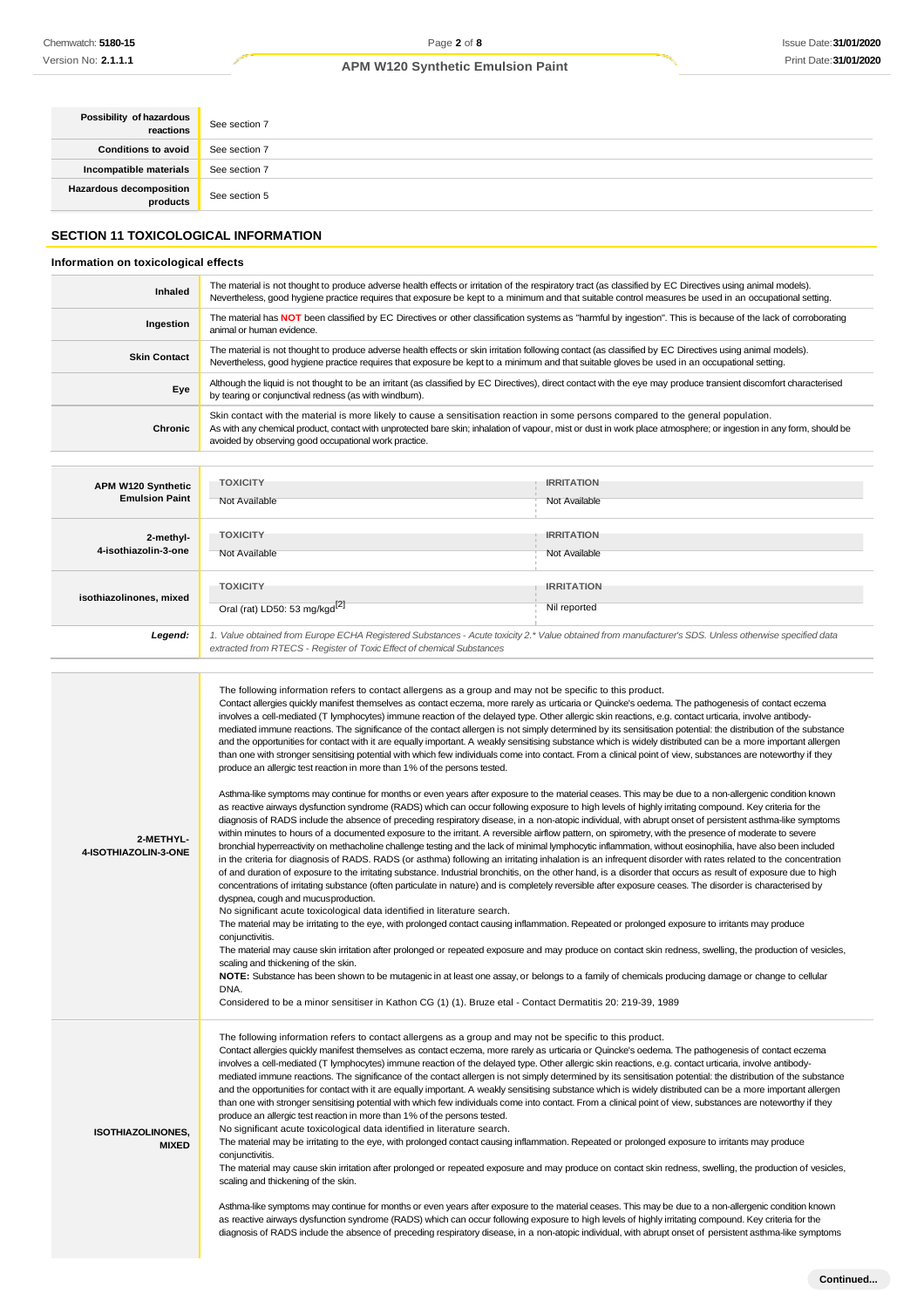within minutes to hours of a documented exposure to the irritant. A reversible airflow pattern, on spirometry, with the presence of moderate to severe bronchial hyperreactivity on methacholine challenge testing and the lack of minimal lymphocytic inflammation, without eosinophilia, have also been included in the criteria for diagnosis of RADS. RADS (or asthma) following an irritating inhalation is an infrequent disorder with rates related to the concentration of and duration of exposure to the irritating substance. Industrial bronchitis, on the other hand, is a disorder that occurs as result of exposure due to high concentrations of irritating substance (often particulate in nature) and is completely reversible after exposure ceases. The disorder is characterised by dyspnea, cough and mucusproduction.

| <b>Acute Toxicity</b>                       | $\circ$      | Carcinogenicity                 | $\circledcirc$                                                                                                                                                     |
|---------------------------------------------|--------------|---------------------------------|--------------------------------------------------------------------------------------------------------------------------------------------------------------------|
| <b>Skin Irritation/Corrosion</b>            | $\circ$      | Reproductivity                  | $\odot$                                                                                                                                                            |
| <b>Serious Eye</b><br>Damage/Irritation     | $\circ$      | <b>STOT - Single Exposure</b>   | $\circ$                                                                                                                                                            |
| <b>Respiratory or Skin</b><br>sensitisation | $\checkmark$ | <b>STOT - Repeated Exposure</b> | $\circ$                                                                                                                                                            |
| <b>Mutagenicity</b>                         | ∾            | <b>Aspiration Hazard</b>        | $\circ$                                                                                                                                                            |
|                                             |              | Legend:                         | $\blacktriangleright$ - Data required to make classification available<br>$\blacktriangleright$ - Data available but does not fill the criteria for classification |

*– Data Not Available to makeclassification*

#### **SECTION 12 ECOLOGICAL INFORMATION**

#### **Toxicity**

**DO NOT** discharge into sewer or waterways.

#### **Persistence and degradability**

| Ingredient                       | Persistence: Water/Soil   | Persistence: Air |  |
|----------------------------------|---------------------------|------------------|--|
| 2-methyl-4-isothiazolin-3-one    | <b>HIGH</b>               | <b>HIGH</b>      |  |
| <b>Bioaccumulative potential</b> |                           |                  |  |
| Ingredient                       | <b>Bioaccumulation</b>    |                  |  |
| 2-methyl-4-isothiazolin-3-one    | LOW (LogKOW = $-0.8767$ ) |                  |  |
| <b>Mobility in soil</b>          |                           |                  |  |
| Ingredient                       | <b>Mobility</b>           |                  |  |

| 2. mothyl_n_<br>-3-one<br>*-isothiazolin-.<br>------- | 7.88<br>∩W<br>__ |
|-------------------------------------------------------|------------------|
|                                                       |                  |

# **SECTION 13 DISPOSAL CONSIDERATIONS**

| Waste treatment methods    |                                                                                                                                                                      |  |
|----------------------------|----------------------------------------------------------------------------------------------------------------------------------------------------------------------|--|
|                            | Containers may still present a chemical hazard/danger when empty.                                                                                                    |  |
|                            | Return to supplier for reuse/ recycling if possible.                                                                                                                 |  |
|                            | Otherwise:                                                                                                                                                           |  |
|                            | If container can not be cleaned sufficiently well to ensure that residuals do not remain or if the container cannot be used to store the same product, then          |  |
|                            | puncture containers, to prevent re-use, and bury at an authorised landfill.                                                                                          |  |
|                            | ▶ Where possible retain label warnings and MSDS and observe all notices pertaining to the product.                                                                   |  |
|                            | Legislation addressing waste disposal requirements may differ by country, state and/ or territory. Each user must refer to laws operating in their area. In some     |  |
|                            | areas, certain wastes must be tracked.                                                                                                                               |  |
|                            | A Hierarchy of Controls seems to be common - the user should investigate:                                                                                            |  |
|                            | Reduction                                                                                                                                                            |  |
|                            | Reuse                                                                                                                                                                |  |
|                            | $\blacktriangleright$ Recycling                                                                                                                                      |  |
| <b>Product / Packaging</b> | • Disposal (if all else fails)                                                                                                                                       |  |
| disposal                   | This material may be recycled if unused, or if it has not been contaminated so as to make it unsuitable for its intended use. If it has been contaminated, it may be |  |
|                            | possible to reclaim the product by filtration, distillation or some other means. Shelf life considerations should also be applied in making decisions of this type.  |  |
|                            | Note that properties of a material may change in use, and recycling or reuse may not always be appropriate.                                                          |  |
|                            | DO NOT allow wash water from cleaning or process equipment to enter drains.                                                                                          |  |
|                            | It may be necessary to collect all wash water for treatment before disposal.                                                                                         |  |
|                            | In all cases disposal to sewer may be subject to local laws and regulations and these should be considered first.                                                    |  |
|                            | • Where in doubt contact the responsible authority.                                                                                                                  |  |
|                            | Recycle wherever possible.                                                                                                                                           |  |
|                            | • Consult manufacturer for recycling options or consult local or regional waste management authority for disposal if no suitable treatment or disposal facility      |  |
|                            | can be identified.                                                                                                                                                   |  |
|                            | ► Dispose of by: burial in a land-fill specifically licenced to accept chemical and / or pharmaceutical wastes or incineration in a licenced apparatus (after        |  |
|                            | admixture with suitable combustible material).                                                                                                                       |  |
|                            | • Decontaminate empty containers. Observe all label safequards until containers are cleaned and destroyed.                                                           |  |
|                            |                                                                                                                                                                      |  |

# **SECTION 14 TRANSPORT INFORMATION**

**Marine Pollutant** NO

# **Land transport (UN): NOT REGULATED FOR TRANSPORT OF DANGEROUS GOODS**

**Air transport (ICAO-IATA / DGR): NOT REGULATED FOR TRANSPORT OF DANGEROUS GOODS**